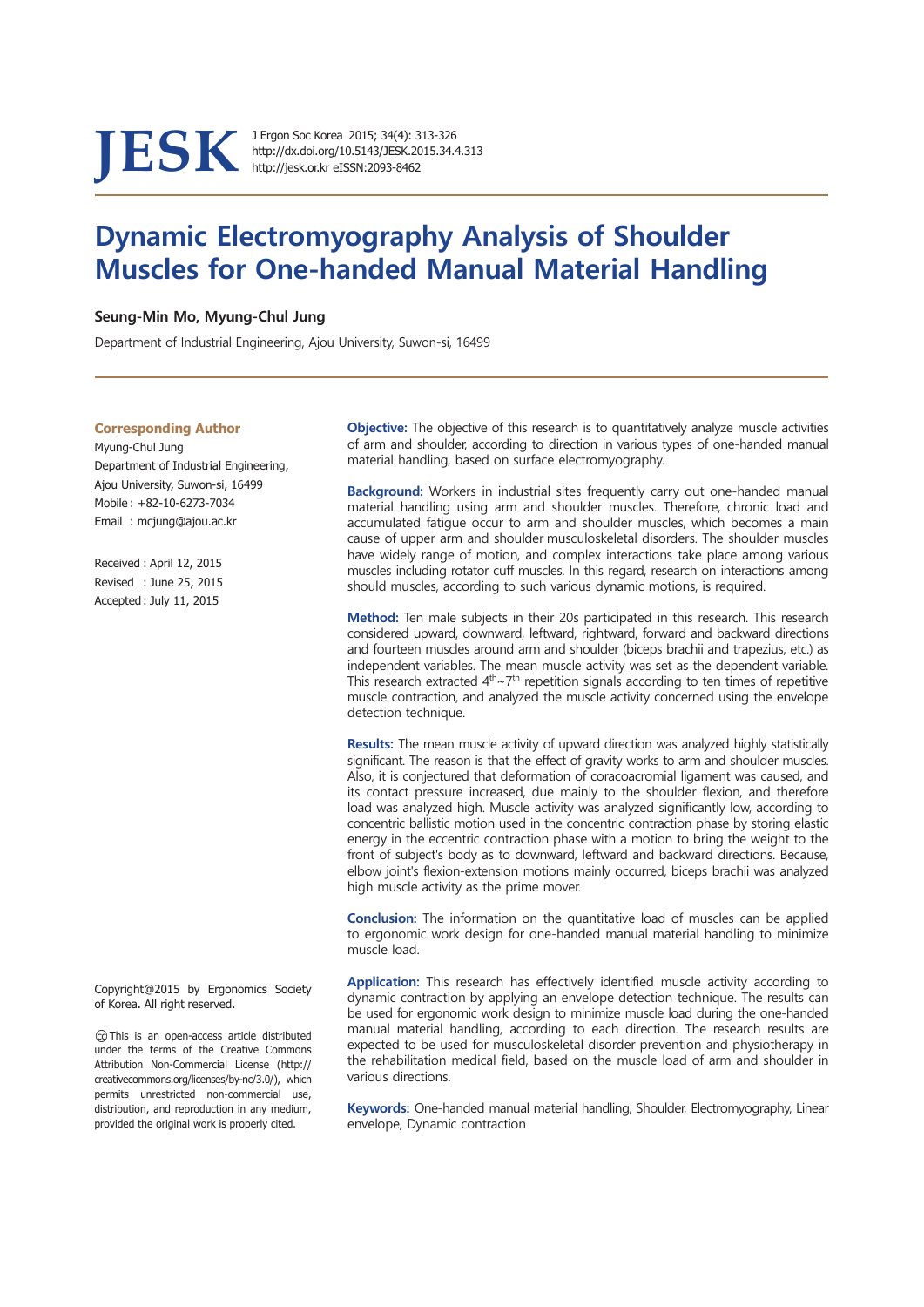# 1. Introduction

Manual material handling occurs widely in the industrial fields such as manufacturing, transportation and raw material transportation industries. As mechanization and automation have been enhanced for years, the frequency of manual material handling decreases. However, simple repetitive work, complex manipulation and narrow spatial work are inevitably needed, and they are forecast to exist continuously. Although, symmetric lifting work using both hands at worksite is recommended, the workers in the production line and manufacturing industry frequently perform motions using asymmetric one hand and one shoulder. Therefore, occupational safety and ergonomic improvement emerge as main issues (Ciriello et al., 1999). As asymmetric one-handed handling occurs with high repetition for long duration, workers frequently use shoulder muscles. This is the main reason causing occupational upper arm and shoulder musculoskeletal disorders, due to chronic load and accumulated fatique of shoulder. Urwin et al. (1998) reported the incidence of musculoskeletal disorder of the shoulder was about 16% higher than those of other joints. Most workers carrying out manual material handling were reported to complain chronic pain of shoulder (Brox, 2003; Sommerich and Hughes, 2006; Westgaard and Aarås, 1984). Mostly, shoulder disorders become chronic disorders (Macfarlane et al., 1998), and are the disorders having high social and economic burden, due to long treatment period, and therefore, early stage prevention is important (Falla et al., 2003).

Shoulder muscles have broad motion scope, and consist of various muscles and ligaments. Namely, shoulder muscles are composed of complex musculoskeletal system. There is kinematics linkage called scapulohumeral rhythm between shoulder girdle and humerus clinically (McQuade, 1998). Shoulder muscular system has formed as the ball-socket joint with multidirectional instability property. Accordingly, the shoulder muscular system has complex characteristics (Mallon and Speer, 1995; Wickham et al., 2010). Around deltoid, rotator cuff muscles including supraspinatus and subscapularis are connected, and therefore, instability is supplemented. Due to such musculoskeletal system characteristics of the shoulder, chronic pain is caused, according to complex muscle contraction. In this regard, a study for quantitative work such as electromyography according to various motions is needed.

The research on shoulder muscle activity considering manual material handling is performed diversely. A research of Oliveira et al. (2011) analyzed the change of muscle activity (RMS: Root Mean Square), according to repetitive lifting/lowering, using a linear regression analysis. As a result, it was analyzed muscle activity increased linearly, as motion continued. In a research of Koleini Mamaghani et al. (2009) considering one-handed motion, it was analyzed that significant differences of muscle activity (iEMG) occurred, according to working conditions. Diederichsen et al. (2007) analyzed each muscle's activity, according to shoulder joint's abduction and rotation motions. As a result, it was analyzed that used shoulder motions mainly consumed less energy with the ballistic motion of musculoskeletal system.

During the dynamic contraction, errors may occur, according to the change of muscle length and thickness, and skin motion (Kothiyal and Kayis 2001; Omi et al., 2010). Therefore, previous studies that analyzed shoulder muscle activity, according to manual material handling, measured the electromyography signals of some shoulder muscles, according to static motions. Although, the studies of Brookham et al. (2010) and Wickham et al. (2010) analyzed the various muscles activities of upper arm and shoulder, the studies mearing various muscles' activities having widely motion scope during dynamic contraction were limited. As above mentioned, interaction takes place by various muscles in terms of the musculoskeletal system of shoulder (Minning et al., 2007). Therefore, a study on shoulder muscle activity and interaction between muscles is necessary.

The purpose of this research is to quantitatively analyze the activities of various arm muscles during dynamic one-handed manual material handling. This research considers three axis one hand motion occurring frequently at industrial sites. This research effectively identifies muscle activity by selecting the various muscles of shoulder and shoulder girdle for which detection is possible using surface electromyography, and then by applying a proper signal processing technique for dynamic contraction. This research also reviews mutual linkage between muscles in consideration of a variety of directions, and can recommend muscle selection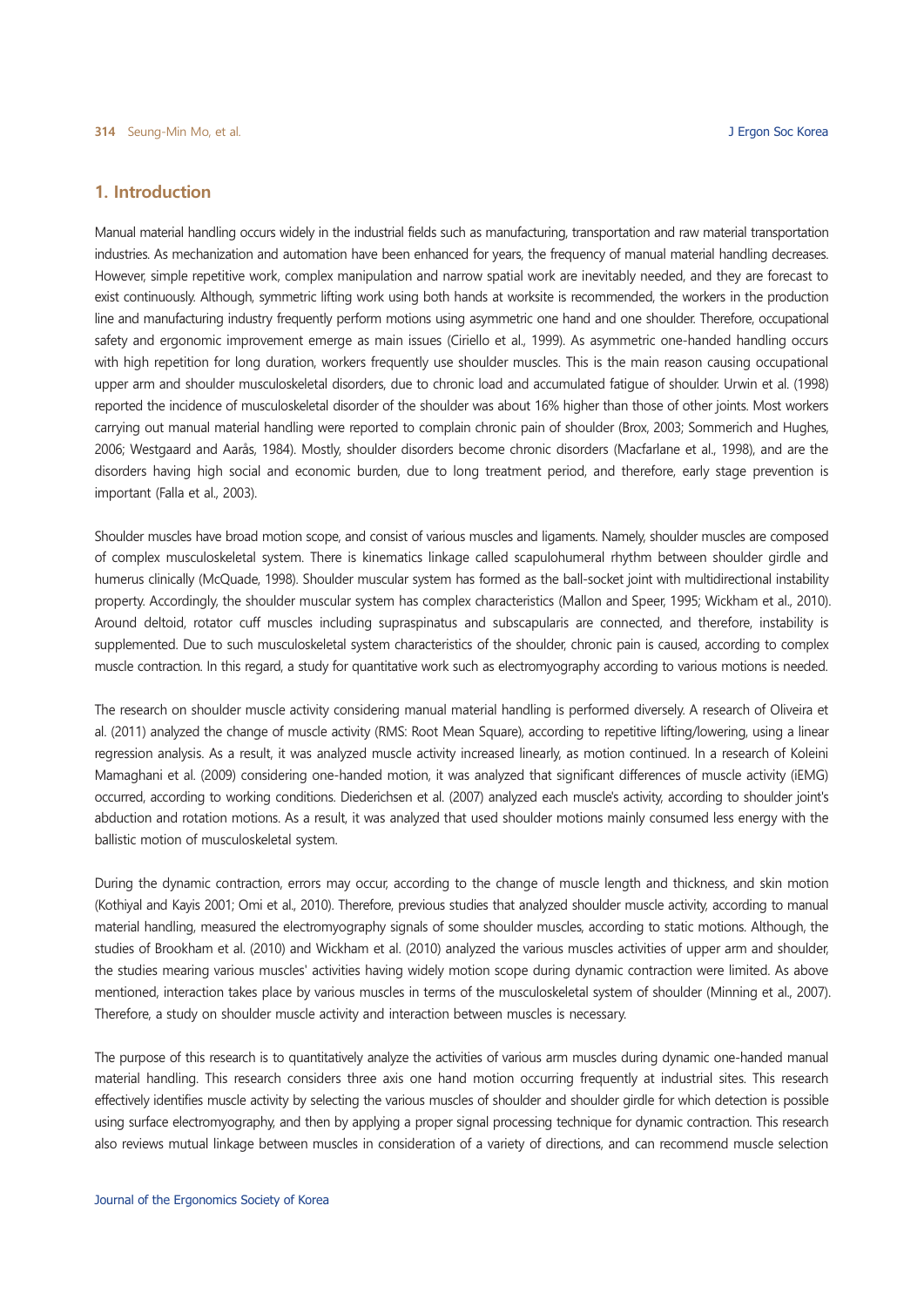criteria and ergonomic work design.

# 2. Method

### 2.1 Subjects

Ten male subjects in their 20s participated in this research. All the subjects were right-handed, and a consent to participate in experiment was gained. All the participants had no history of musculoskeletal disorders of shoulder and cardiovascular disease. All the subjects got familiar with overall protocol of the experiment prior to the experiment, and the experiment was conducted in the familiar environment as much as possible. Table 1 shows the anthropometric characteristics of the subjects.

| Age (year)         | Height (cm)    | Body weight (kg) | Elbow height (cm)     | Arm length (cm)    |
|--------------------|----------------|------------------|-----------------------|--------------------|
| 27.30 $(\pm 1.06)$ | 175.50 (±4.49) | 74.81 (±6.57)    | $108.05 \ (\pm 3.62)$ | 61.14 $(\pm 2.25)$ |

#### 2.2 Equipment

The electromyography signals of repetitive dynamic contraction were measured using Telemyo 2400T DTS telemetry equipment (NORAXON, USA Inc., Scottsdale, Arizona). By using standing workstation of which height can be adjusted, the height was adjusted, according to the subject's elbow height. The height of the work table was set as 15cm below bent elbow height as the height in performing heavy work suggested in the literature of Sanders and McCormick (1993). The weight used in the experiment was a 7kg dumbbell, and the task repetition was controlled by a digital metronome because the auditory signal would be prevent confusion.

#### 2.3 Experimental design

The experiment set the levels of weight, frequency and distance with extreme values to precisely measure the muscle activities of various shoulder muscles. The weight was set at 7kg, frequency at 10cyc/m and distance at 60cm. Mital et al. (1993) suggested that the one-handed maximum acceptable weight should not exceed 9kg weight. In the case of intermittent frequency, this research set 7kg consideration of repetition.

The independent variables of this research were set as six directions and 14 body parts' muscles. As for direction, this research considered six directions (upward, downward, leftward, rightward, forward and backward) in consideration of three axes (X, Y and Z) as shown in Figure 1, Figure 2.

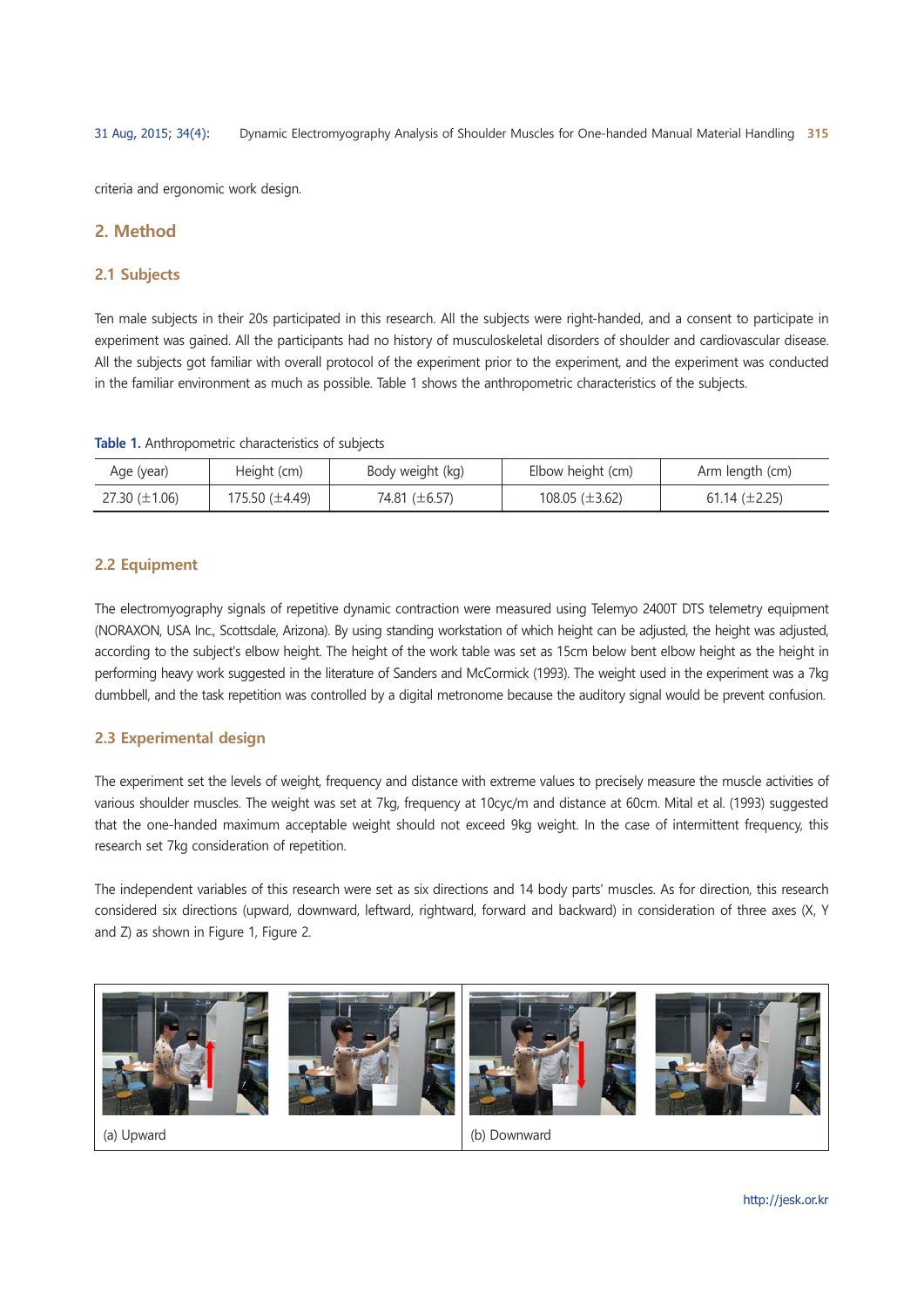#### 316 Seung-Min Mo, et al.

#### J Ergon Soc Korea



Figure 1. The six directions of one-handed handling: (a) upward, (b) downward, (c) leftward, (d) rightward, (e) forward, (f) backward



Figure 2. Location of the surface electrode

Each subject participated in the experiment conditions for six times in total using one-way factorial design. All experiment conditions were randomized, and the same experiment condition was conducted ten times repetitively. The dependent variable was set as the mean muscle activity  $(\mu V)$  of muscles according to each direction.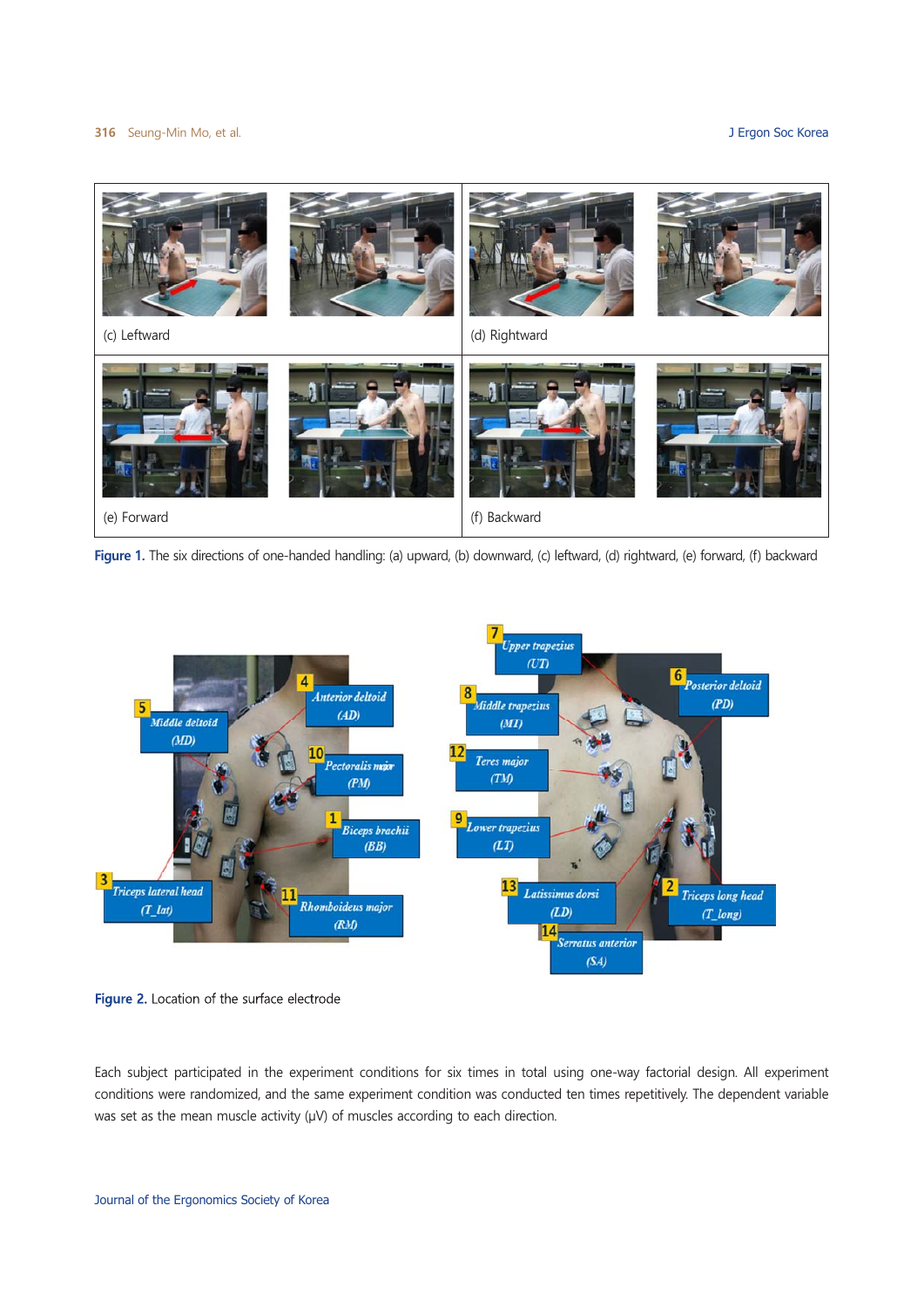#### 2.4 Protocol

This research measured dynamic electromyography signals in consideration of various muscles related with shoulder motion. This research selected the muscles of arm, shoulder and shoulder girdle by referring to Hislop and Montgomery (2007). For surface electrode attachment location, the recommendations of SENIAM (Surface Electromyography for Non-Invasive Assessment of Muscle) (Hermens et al., 1999) were complied with. This research referred to the literature of Perotto et al. (2005) as to rhomboideus major, teres major, serratus anterior, latissimus dorsi and pectoralis major. Table 2 shows the selected muscles and electromyography location of the electrode.

| Muscle (abbreviation)  |                      | Location                                                                                                                             |  |  |
|------------------------|----------------------|--------------------------------------------------------------------------------------------------------------------------------------|--|--|
| Biceps brachii (B)     |                      | Placed on the line between the medial acromion and the fossa cubit at 1/3 from the<br>fossa cubit                                    |  |  |
| Triceps                | Long head (T_long)   | Placed at 50% on the line between the posterior crista of the acromion and the olecranon<br>at two finger widths medial to the line  |  |  |
|                        | Lateral head (T lat) | Placed at 50% on the line between the posterior crista of the acromion and the olecranon<br>at two finger widths lateral to the line |  |  |
| Deltoid                | Anterior (AD)        | Placed at one finger width distal and anterior to the acromion                                                                       |  |  |
|                        | Middle (MD)          | Placed from the acromion to the lateral epicondyle of the elbow                                                                      |  |  |
|                        | Posterior (PD)       | Center the electrodes in the area about two finger widths posterior of the acromion                                                  |  |  |
| Trapezius              | Upper (UT)           | Placed at 50% on the line from the acromion to the spine on vertebra C7                                                              |  |  |
|                        | Middle (MT)          | Placed at 50% between the medial border of the scapular ant the spine, at the level of T3                                            |  |  |
|                        | Lower (LT)           | Placed at 2/3 on the line from the trigonum spinea to the eighth thoracic vertebra                                                   |  |  |
| Pectoralis major (PM)  |                      | Midway between the coracoids process and the sternoclavicular joint 2 cm inferior to the<br>clavicle                                 |  |  |
| Rhomboideus major (RM) |                      | Centered between spine and inferior angle of scapular border                                                                         |  |  |
| Teres major (TM)       |                      | Three fingerbreadths above inferior angle of scapular along the lateral border                                                       |  |  |
| Latissimus dorsi (LD)  |                      | Placed at three fingerbreadths distal to and along posterior axillary fold                                                           |  |  |
| Serratus anterior (SA) |                      | Placed at lateral to inferior angle of scapular                                                                                      |  |  |

Table 2. Location of the surface electrode

The surface electrode sensor used in the experiment consisted of Ag/AgCl bipolar electrode, and each electrode's diameter was 10mm, and the distance between electrode centers was set at 20mm as suggested from SENIAM. This research used 16 bit ADC, and set CMRR (Common Mode Rejection Ratio) > 100dB, Noise < 1μV, Gain\*1000, input impedance >10Ω, first order high-pass filter 10Hz+/-10% cutoff, and sampling rate of 1,500Hz.

Concerning the procedure and method to attach surface electrodes, the recommendations of SENIAM were followed basically (Hermens et al., 1999). To minimize electric resistance, subject's skin was dry shaved and then cleaning with alcohol gauze to reduce the electrical impedance. And then, the electrode locations were marked on the skin with waterproof pen.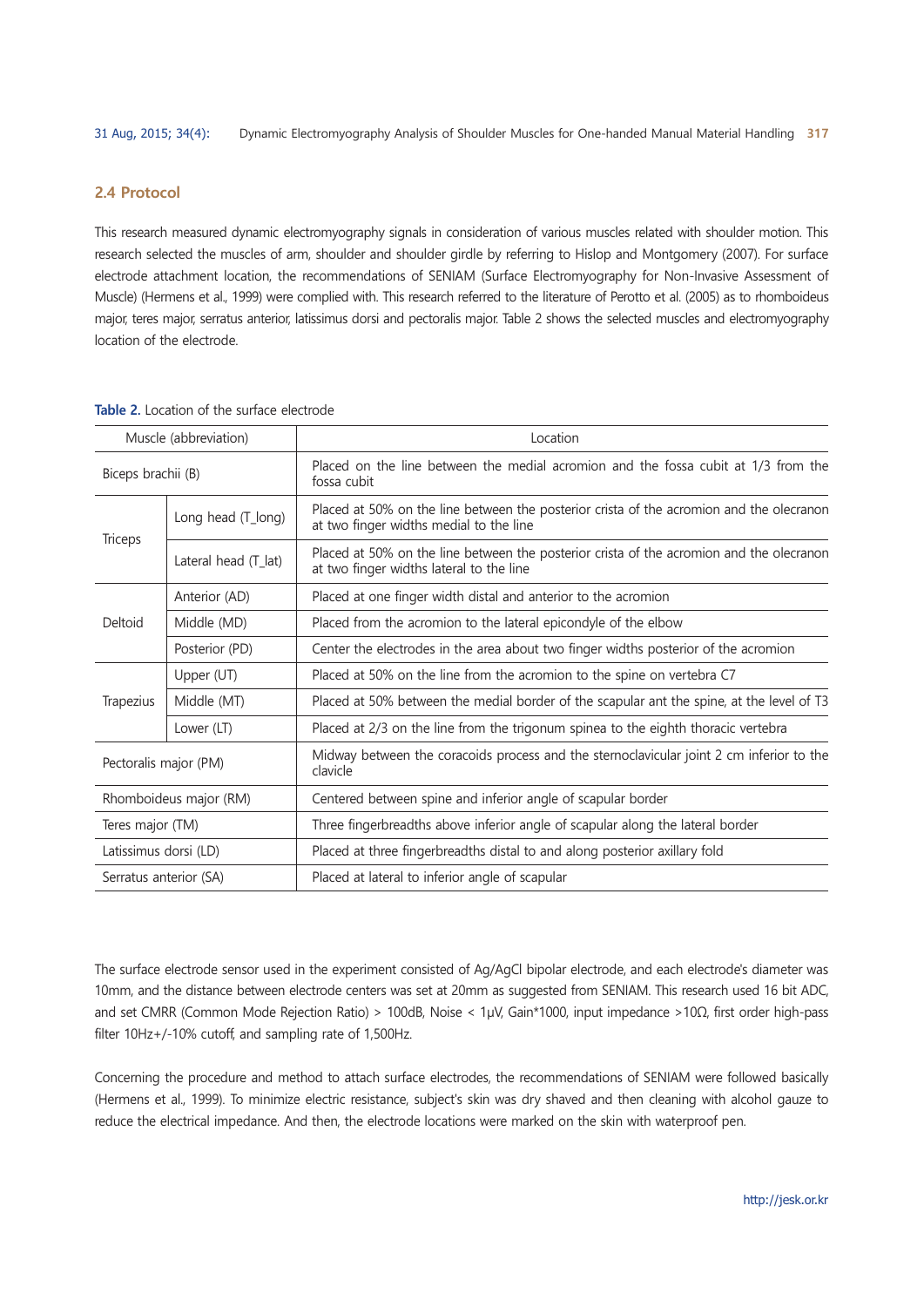The motion repetition of a subject was defined as follows: (1) Weight lifting at initial point. (2) Weight movement. (3) Lowering weight at terminal point.). The subjects did not take their hands off a dumbbell coupling, and the assistant was return back a dumbbell. The subjects' right hand was put on working gloves due to reduce palm. The subject performed a total of 6 trials and was allowed to have a break of more than 10 minutes between the experimental conditions.

#### 2.5 Signal processing and statistics

To analyze each muscle's muscle activity according to dynamic contraction, all heart beat noise of raw EMG signals reduced by pattern recognition of the ECG reduction function (NORAXON, USA Inc, Scottsdale, Arizona). The EMG signals were extracted from fourth to seventh cycle and those filtered by means of a Butterworth 4th order bandpass filter (10~500Hz). After signal was inverted by full wave rectification, the linear envelope (LE) value was analyzed through low pass filter with cutoff frequency of 5Hz (Hermens et al., 1999; Winter, 2005). The average of LE value was extracted from a 500ms moving average window.

For all electromyography data processing, the MATLAB 7.0.4 (Mathworks, US) was used, and SAS 9.1 (SAS, Institute, Inc.) was used for a statistical analysis. This research analyzed the mean and standard deviation, which are technical statistical values of each factor, performed analysis of variance (ANOVA). For significantly analyzed factors, this research analyzed significance between levels through Tukey test.

#### 3. Results

As a result of ANOVA, the main effect according to direction ( $F_{5,45}$  = 25.55  $p$ <.0001) and muscle ( $F_{13,117}$  = 28.68  $p$ <.0001) showed statistically significant differences, and interaction was also analyzed to have significant differences ( $F_{65.584}$  = 9.77  $p$ <.0001). The mean muscle activity (141.5  $\pm$  107) of the upward direction was highest among six directions, followed by those of backward (116.6  $\pm$  101.5), forward (115.2  $\pm$  84.7), downward (91.6  $\pm$  68.6), rightward (90.0  $\pm$  65.5) and leftward (82.3  $\pm$  86.2) directions. As a result of the Tukey test, significant differences were analyzed as A for upward direction. B for backward direction. and C for downward, leftward and rightward directions. Among the 14 muscles, the mean muscle activities of biceps brachii (347.1)  $\pm$  100.3), anterior deltoid (258.2  $\pm$  79.7), lower trapezius (230.9  $\pm$  97.1) and upper trapezius (191.9  $\pm$  151.0) were distributed high (Figure 3).



 $(a)$ 

 $(b)$ 

Figure 3. Muscle activity according to the (a) direction and (b) muscle independent variables \*Alphabetical order represents Tukey test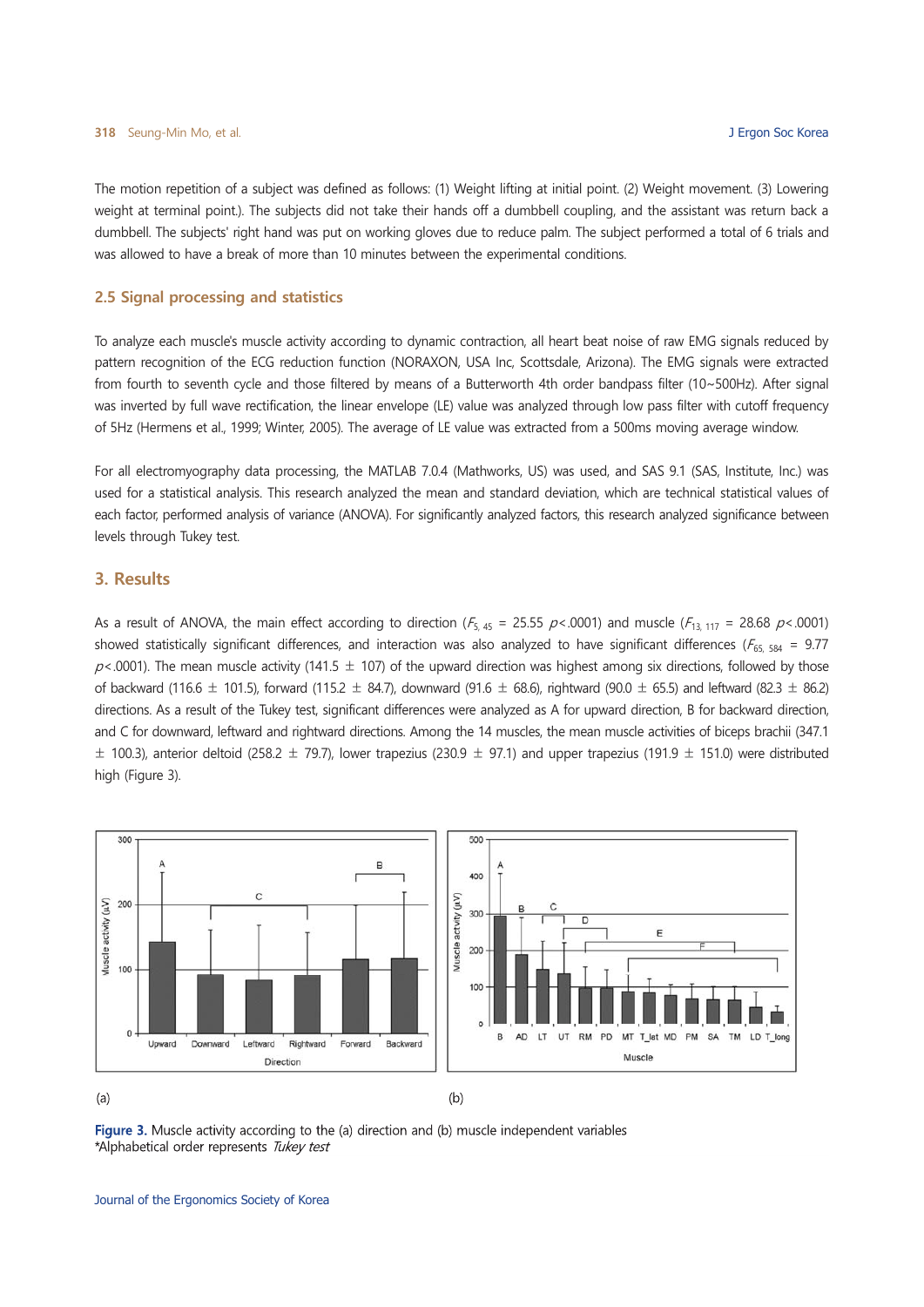#### 3.1 Upward

Figure 4 shows the analysis results of mean muscle activity according to upward direction. As a result of the Tukey test concerning the upward direction, where comprehensive muscle activity was analyzed highest, the mean muscle activities of biceps brachii, anterior deltoid, lower trapezius and upper trapezius belonging to A and B groups were analyzed significantly high.



Figure 4. Result of the muscle activity by upward direction \*Alphabetical order represents Tukey test

#### 3.2 Downward

Concerning downward direction, overall muscle activity was analyzed low. As a result of the Tukey test, the overall mean muscle activities of biceps brachii, anterior deltoid, lower trapezius, upper trapezius, rhomboid major and pectoralis major muscle belonging to A and B groups were analyzed high. Higher muscle activity was identified by using more biceps brachii than anterior deltoid in the case of one-handed manual material handing in the downward direction (Figure 5).

#### 3.3 Leftward

Regarding leftward direction, where muscle acidity was analyzed lowest, as a result of the Tukey test, the mean muscle activities of biceps brachii, upper trapezius, anterior deltoid, posterior deltoid, middle trapezius, long head of triceps belonging to A and B groups were analyzed high. Especially, that mean muscle activity of biceps brachii was analyzed five times higher than other parts' mean muscle activities. Therefore, high load was analyzed as the main muscle in the case of one-handed manual material handling in the leftward direction (Figure 6).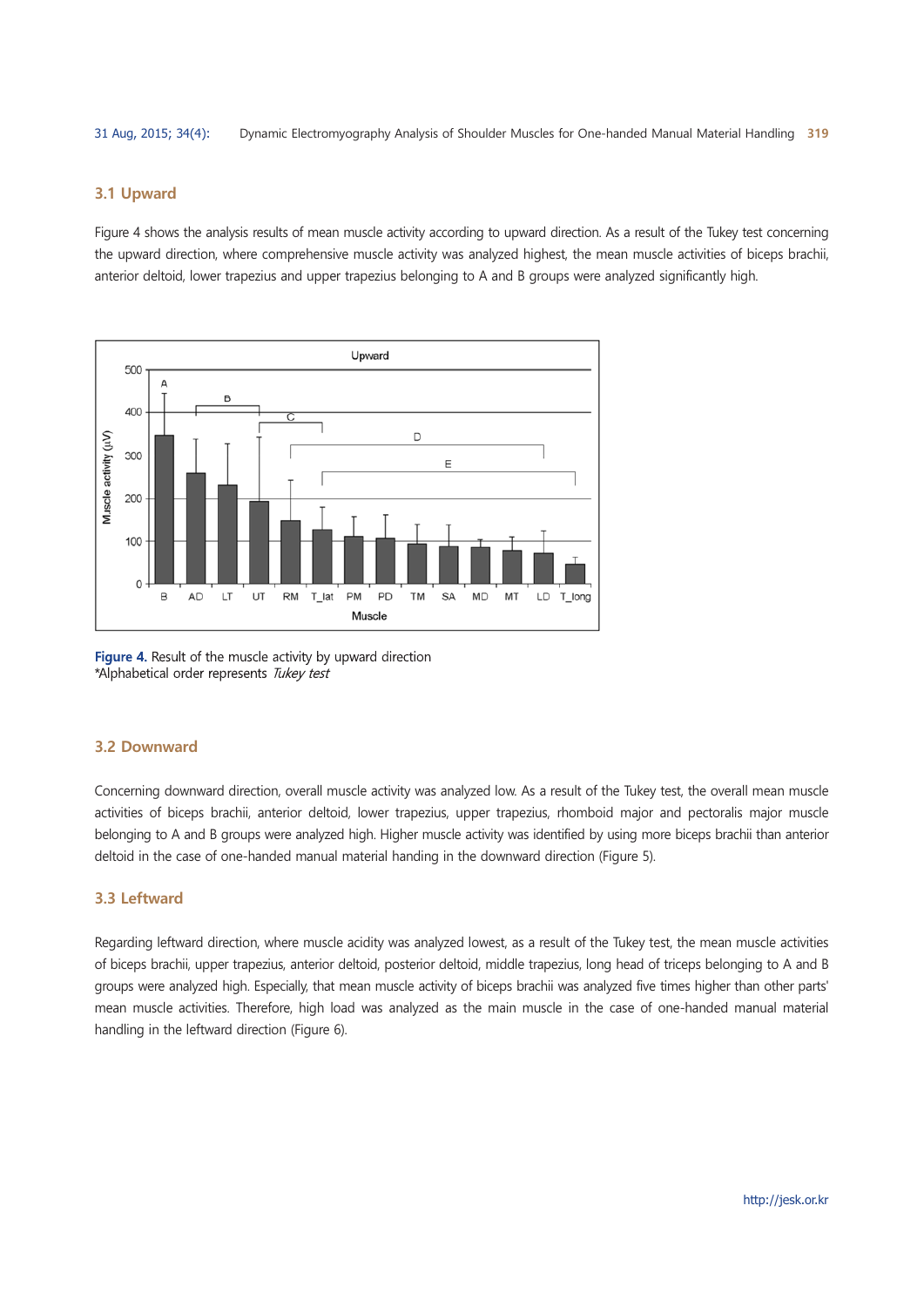J Ergon Soc Korea



Figure 5. Result of the muscle activity by downward direction \*Alphabetical order represents Tukey test



Figure 6. Result of the muscle activity by leftward direction \*Alphabetical order represents Tukey test

# 3.4 Rightward

Concerning rightward direction, where comprehensive muscle activity was analyzed low, as a result of the Tukey test, the mean muscle activities of biceps brachii, anterior deltoid, lower trapezius, posterior deltoid, upper trapezius and middle trapezius belonging to A and B groups were analyzed low. The mean muscle activities of biceps brachii and anterior deltoid were analyzed to have no significant differences statistically in the one-handed manual material handling in the rightward direction, and they were confirmed to have similar loads (Figure 7).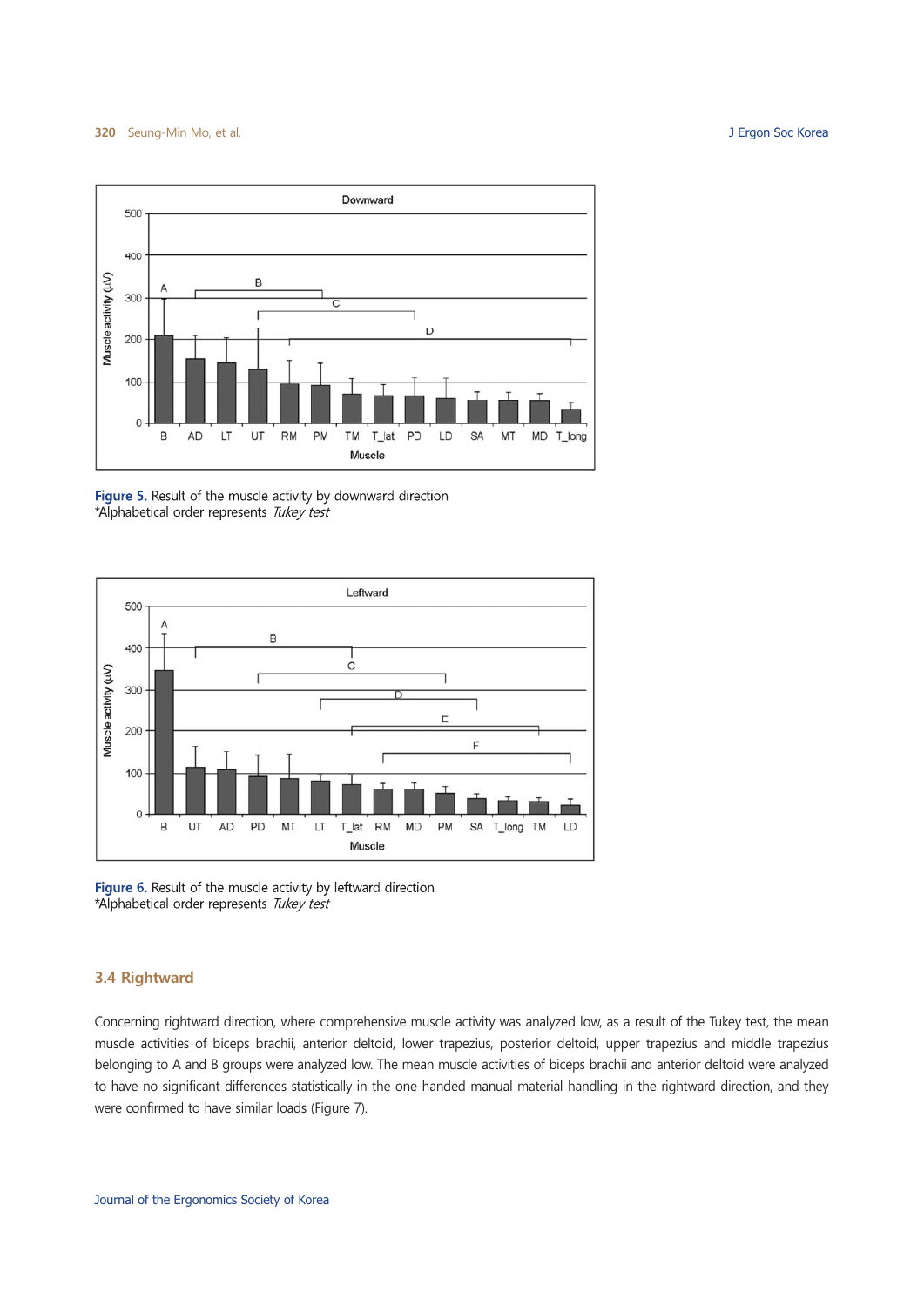

Figure 7. Result of the muscle activity by rightward direction \*Alphabetical order represents Tukey test

#### 3.5 Forward

As for forward direction, where comprehensive muscle activity was analyzed third highest, as a result of the Tukey test, the mean muscle activities of anterior deltoid, biceps brachii, lower trapezius, upper trapezius, posterior deltoid, middle deltoid, rhomboid major, serratus anterior, middle trapezius, triceps lateral, and teres major muscle belonging to A and B groups were analyzed high. The muscle activities of anterior deltoid and biceps brachii were analyzed to have two times higher than those of other parts, and they were analyzed to be main muscles (Figure 8).



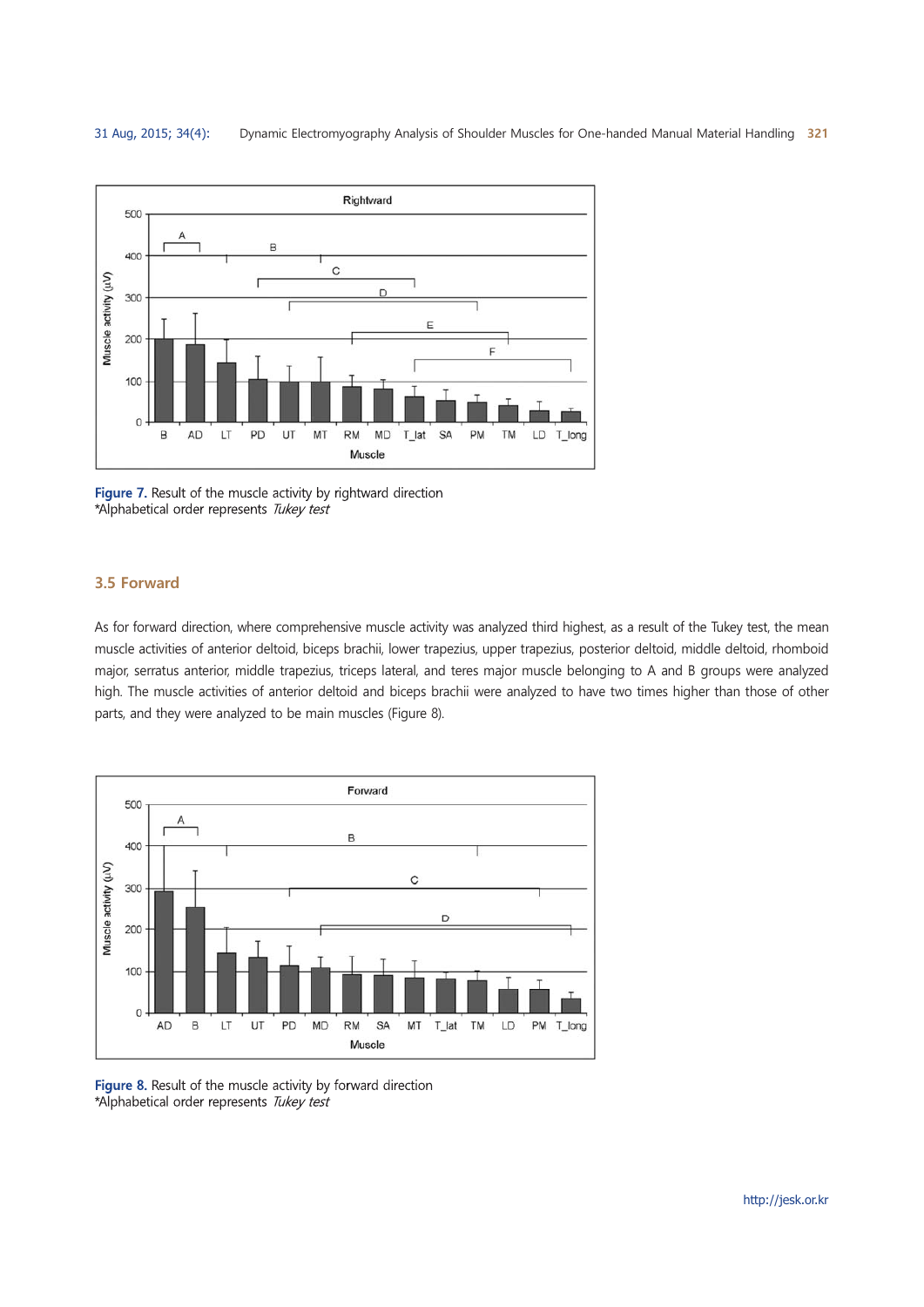#### 3.6 Backward

Concerning backward direction, as a result of the Tukey test, the mean muscle activities of biceps brachii, upper trapezius, lower trapezius, anterior deltoid, middle trapezius, posterior deltoid, rhomboid muscle and long head deltoid belonging to A and B groups were analyzed high. Especially, the muscle activity of biceps brachii was about four times higher than the mean muscle activities of other parts, and load was analyzed high (Figure 9).



Figure 9. Result of the muscle activity by backward direction \*Alphabetical order represents Tukey test

## **4. Discussions**

As a result of this research, the mean muscle activity in the upward direction was analyzed highest. Lifting in the upward direction is lifting motion above shoulder with relatively long vertical movement time. The reason is why high muscle activity was revealed is that gravity has a huge effect on arm and shoulder joints. In the upward direction, the defromation of coracoacromial ligament occurs and joint's contact pressure increases, due to shoulder joint's flexion movement, and therefore, load is considered to be analyzed high (Yamamoto et al., 2010). Wattanaprakornkul et al. (2011) reported that balance is maintained by dispersing shoulder loads, since supraspinatus, one of the rotator cuff muscles, is simultaneously manifested to prevent the load concentration of anterior deltoid in the case of shoulder flexion. Meanwhile, muscle load is considered to be analyzed low, because the weight is moved using gravity in terms of downward direction. Based on the result, this research recommends the avoidance of weight movement to upward direction as much as possible in ergonomic one-handed material handling. Also, a measure to minimize load accumulated to shoulder muscles is needed in consideration of lifting equipment and shelf design.

Based on horizontal plane, it was analyzed that weight movement with smaller muscle strength of latitudinal direction than that of longitudinal direction was possible. The initial point of weight movement in this research was subject's body center. In the experimental conditions in the leftward and rightward directions, only internal/external rotation of shoulder muscles mainly occurred, and therefore, lower muscle activity was revealed than other part muscles. Diederichsen et al. (2007) reported that muscle activity was lower in the internal rotation than abduction of shoulder muscle in manual material handling, which was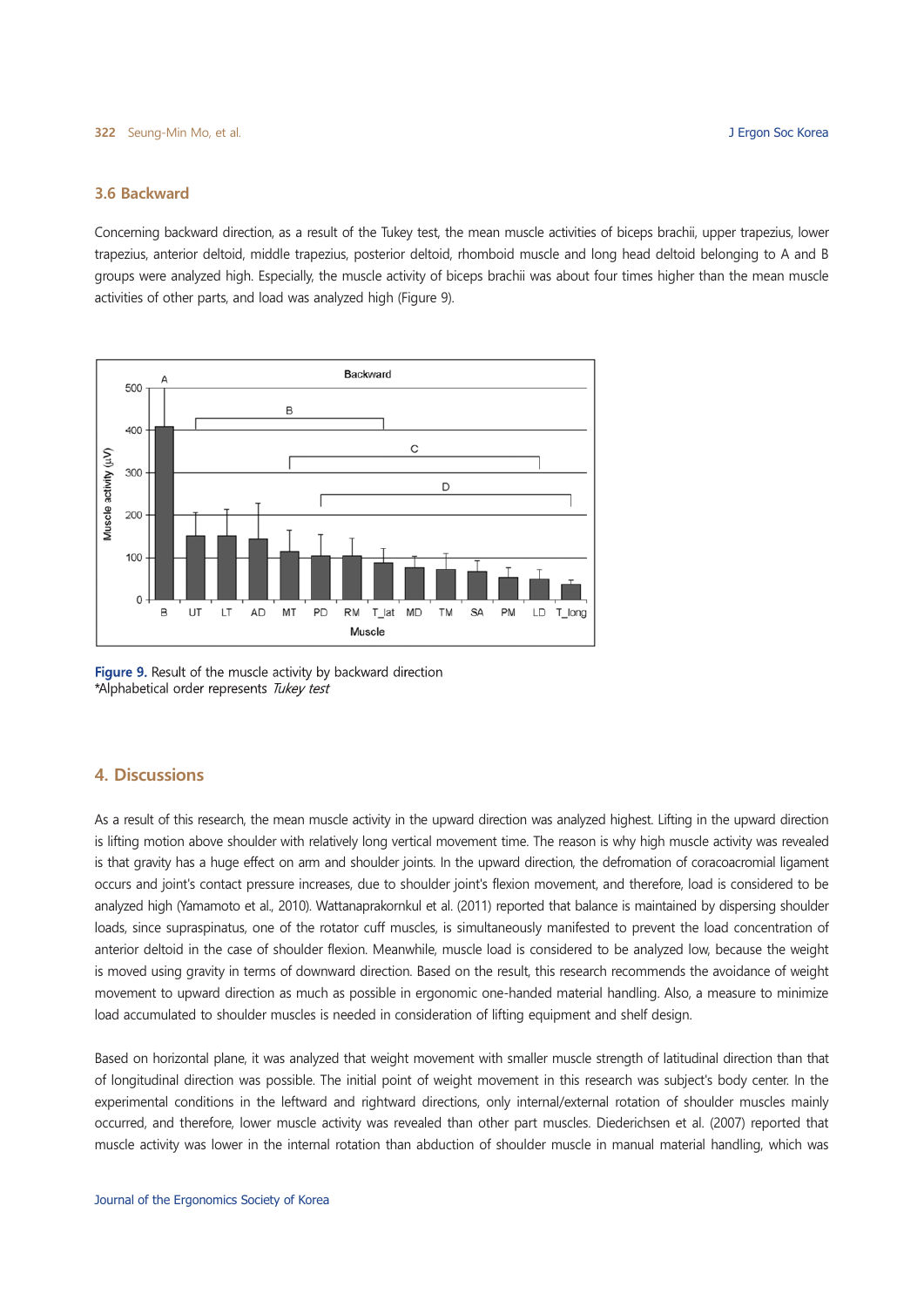similar to the result of this research. Kothiyal et al. (2001) showed that horizontal lifting of 90° direction was analyzed the highest muscle activity in sitting posture, Strasser and Müller (1999) reported that reported that arm abduction inadequate for  $90~150^\circ$ angle based on static and dynamic components of EMG and subjective preference. This means that burden to latitudinal shoulder muscles can be reduced on the basis of horizontal plane, which needs to be considered in designing ergonomic worksite layout design in the future.

Upon latitudinal motion in which mainly shoulder joint's rotation movement occurs, low muscle activity was revealed in the leftward direction. Because, internal rotation mainly occurs with a motion to bring the weight towards subject's body in the leftward direction in this experiment, it may consider that internal rotation was greater strength than external rotation due to the mass of anterior musculature (Julienne et al., 2007). Kinematically, upon external rotation of glenohumeral joint, muscle activity increases complexly, according to passive stabilizer effect to promote joint stability (Happee, 1992; Southgate et al., 2009). Generally, repetitive shoulder's external rotation movement has a high probability to cause injuries and pain to glenohumeral joint, shoulder girdle muscles and ligaments, according to accumulated load. For this reason, rightward directional one-handed manual material handling design at intermittent work frequency is recommended (Crétual et al., 2015; Ropars et al., 2010).

From downward, leftward and rightward directions, where a subject brought a weight to the front of his body, muscle activity was analyzed low overall. This has high relevance with a concentric ballistic motion between muscles. It is because that the concentric phase was used stored elastic energy in the eccentric phase (Bosco et al., 1983). This effect may be possible to faster motion. The motion to move a weight to subject's body internally does not need fine adjustment, and therefore, low muscle activity is judged to be revealed.

Since flexion and extension motions of elbow joint mainly occur in the one-handed manual material handling in six directions carried out in the experiment, the muscle activity of biceps brachii, which is main agonist, was analyzed high. Anterior muscle activity among deltoids was analyzed high. This seems that the muscle activity of anterior deltoid was analyzed high to lift the weight located in front of a subject. Higher muscle activity was analyzed in the order of lower trapezius, upper trapezius and middle trapezius. This is similar to the study result of Falla et al. (2007) that analyzed muscle activity in the case of repetitive shoulder flexion. And, the muscle activity of lower trapezius is considered to be analyzed higher a bit to maintain the stability of shoulder girdle in manual material handling (Arlotta et al., 2011; Kendall et al., 2005).

Generally, a normalizing technique (%MVC, %RVC) with relative muscle activity is used, based on maximum voluntary contraction (MVC) and reference voluntary contraction (RVC) by subject and by muscle in analyzing the amplitude of electromyography signals. However, this research analyzed muscle activity with absolute signal value ( $\mu$ V), not normalized relative muscle activity by subject and muscle in consideration of various directions and muscles complexly, according to one-handed manual material handling, and the standard deviation by muscle is regarded as being analyzed high. A comparative analysis of relative muscle activity is needed by normalizing muscle activity, according to maximum activity criteria that can be exerted by each muscle as a future research direction. Existing MVC measurement is difficult to apply to actual dynamic contraction normalization by analyzing maximum activity, according to isometric contraction by which muscle length does not change. Therefore, research on the normalization technique of highly reliable dynamic muscle activity, based on maximum dynamic contraction (MDC), using the equipment such as Isokinetic Cybex dynamometer, should be conducted.

#### **5. Conclusion**

This research comparatively analyzed muscle activity differences in consideration of various directions and muscles, according to one-handed manual material handling. This research actually identified muscle activities effectively by applying the envelope detection technique, according to dynamic contraction. Using the research results, basic data on the quantitative load of muscles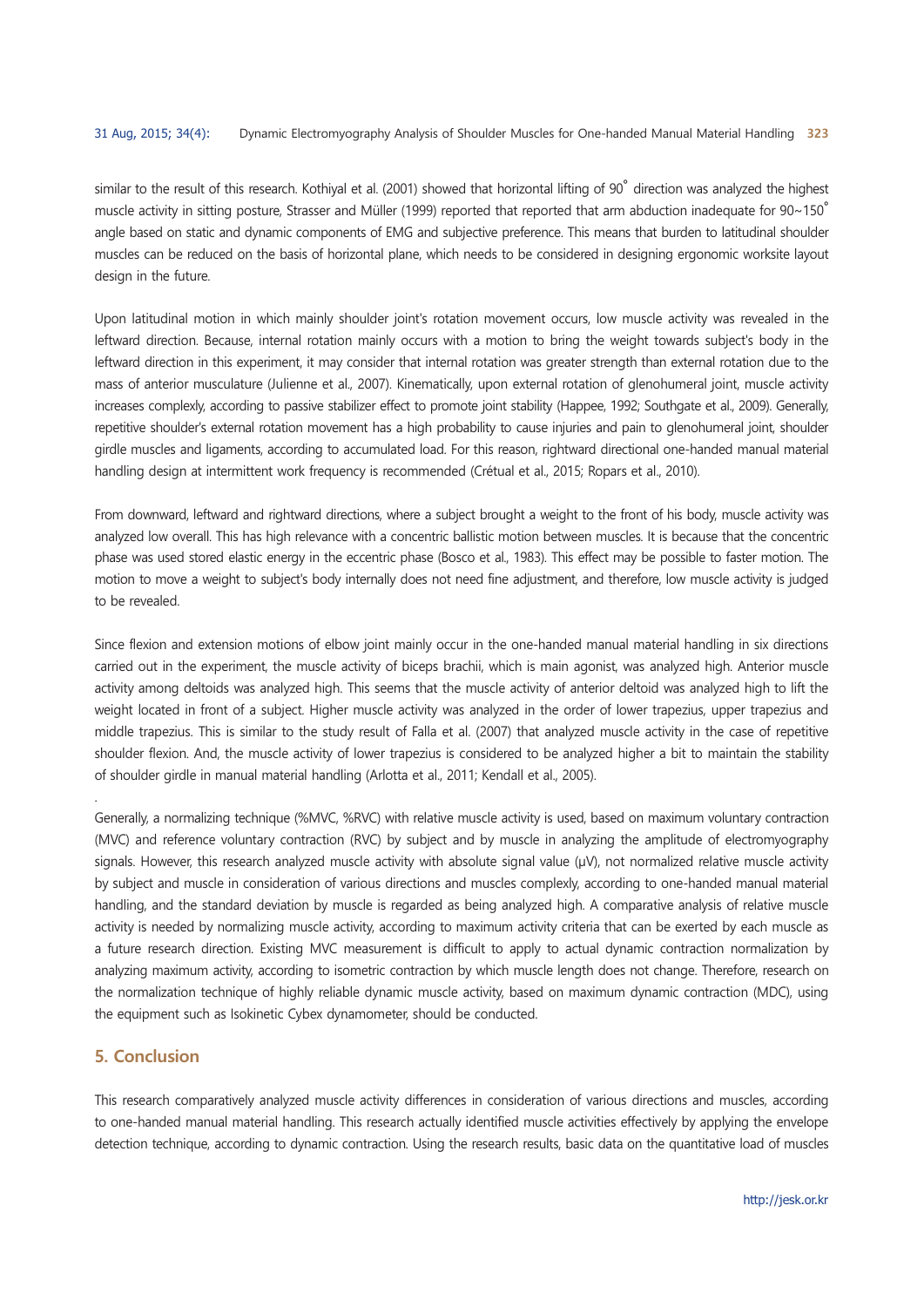can be presented, according one-handed manual material handling. The research results can be applied to ergonomic work design to minimize muscle load, according to each direction. The highly effective shoulder muscle load information through this research is expected to be used for the prevention of musculoskeletal disorders and for physiotherapy in the industrial sites and rehabilitation medical field.

# **References**

Arlotta, M., Lovasco, G. and McLean, L., Selective recruitment of the lower fibers of the trapezius muscle, Journal of Electromyography and Kinesiology, 21(3), 403-410, 2011.

Bosco, C., Mognoni, P. and Luhtanen, P., Relationship between isokinetic performance and ballistic movement. European Journal of Applied Physiology and Occupational Physiology, 51(3), 357-364, 1983.

Brookham, R.L., Wong, J.M. and Dickerson, C.R., Upper limb posture and submaximal hand tasks influence shoulder muscle activity. International Journal of Industrial Ergonomics, 40(3), 337-344, 2010.

Brox, J.I., Shoulder pain, *Best Practice & Research Clinical Rheumatology*, 17(1), 33-56, 2003.

Crétual, A., Bonan, I. and Ropars, M., Development of a novel index of shoulder's mobility based on the configuration space volume and its link to mono-axial amplitudes. Manual Therapy, 20(3), 433-439, 2015.

Ciriello, V.M., McGorry, R.W., Martin, S.E. and Bezverkhny, I.B., Maximum acceptable forces of dynamic pushing: comparison of two techniques. Ergonomics, 42(1), 32-39, 1999.

Diederichsen, L.P., Nørregaard, J., Dyhre-Poulsen, P., Winther, A., Tufekovic, G., Bandholm, T., Rasmussen, L.R. and Krogsgaard, M., The effect of handedness on electromyographic activity of human shoulder muscles during movement. Journal of Electromyography and Kinesiology, 17(4), 410-419, 2007.

Falla, D., Farina, D. and Graven-Nielsen, T., Spatial dependency of trapezius muscle activity during repetitive shoulder flexion. Journal of Electromyography and Kinesiology, 17(3), 299-306, 2007.

Falla, D.L., Hess, S. and Richardson, C., Evaluation of shoulder internal rotator muscle strength in baseball players with physical signs of glenohumeral joint instability, British Journal of Sports Medicine, 37(5), 430-432, 2003.

Happee, R., Goal-directed arm movements: I. analysis of EMG records in shoulder and elbow muscles. Journal of Electromyography and Kinesiology, 2(3), 165-178, 1992.

Hermens, H.J., Freriks, B., Merletti, R., Stegeman, D., Blok, J., Rau, G., Disselhorst-Klug, C. and Hägg, G., SENIAM: European recommendations for surface electromyography. Enschede, The Nertherlands: Ressingh Research and Development, 1999.

Hislop, H.J. and Montgomery, J., Daniel and Worthingham's muscle testing: techniques of manual examination. 8th ed., Sounders/ Elsevier, 2007.

Julienne, R., Gauthier, A., Moussay, S. and Davenne, D., Isokinetic and electromyographic study of internal and external rotator muscles of tennis player. Isokinetics and Exercise Science, 15(3), 173-182, 2007.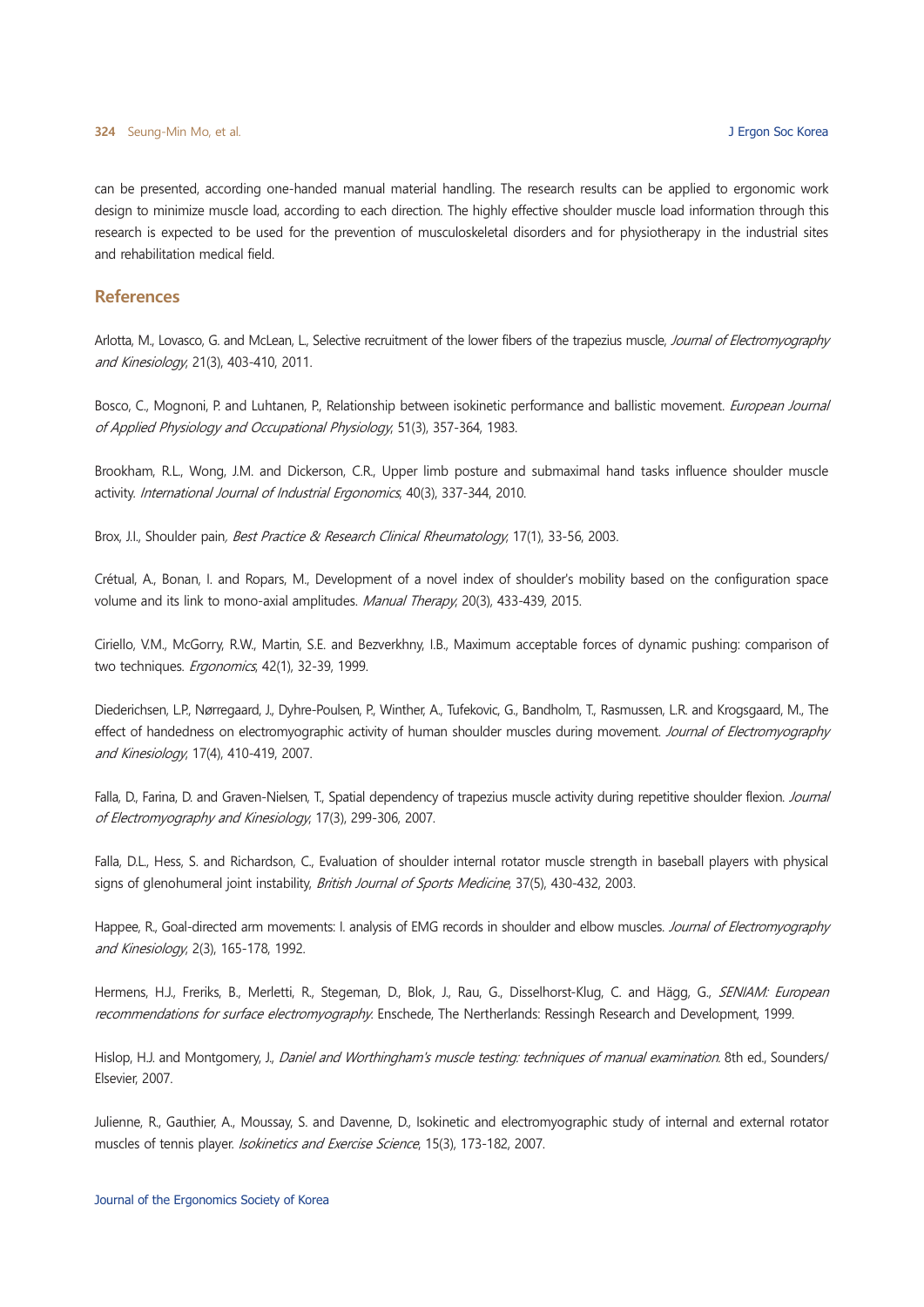Kendall, F.P., McCreary, E.K., Provance, P.G., Rodgers, M. and Romani, W., Muscles testing and function with posture and pain. 5th ed., Baltimore, Lippincott Williams & Wilkins, 2005.

Koleini Mamaghani, N., Shimomura, Y., Iwanaga, K. and Katsuura, T., Effects of strap support in a hand-held device on the muscular activity in female workers assessed by electromyography and subjective rating. Ergonomics, 52(7), 848-859, 2009.

Kothival, K. and Kavis, B., Workplace layout for seated manual handling tasks: An electromyography study, International Journal of Industrial Ergonomics, 27(1), 19-32, 2001.

Macfarlane, G.J., Hunt, I.M. and Silman, A.J., Predictors of chronic shoulder pain: A population based prospective study, Journal of Rheumatology, 25(8), 1612-1615, 1998.

Mallon, W.J. and Speer, K.P., Multidirectional instability: current concepts. Journal of Shoulder and Elbow Surgery, 4(1), 54-64, 1995.

McQuade, K.J., Dawson, J. and Smidt, G.L., Scapulothoracic muscle fatigue associated with alterations in scapulohumeral rhythm kinematics during maximum resistive shoulder elevation. Journal of Orthopaedic and Sports Physical Therapy, 28(2), 74-80, 1998.

Minning, S., Eliot, C.A., Uhl, T.L. and Malone, T.R., EMG analysis of shoulder muscle fatique during resisted isometric shoulder elevation. Journal of Electromyography and Kinesiology, 17(2), 153-159, 2007.

Mital, A., Nicholson, A.S. and Ayoub, M.M., A quide to manual material handling. Taylor & Francis, 1993.

Oliveira, A.B., Silva, L.C.C.B. and Coury, H.J.C.G., How do low/high height and weight variation affect upper limb movements during manual material handling of industrial boxes?. Revista Brasileira de Fisioterapia, 15(6), 494-502, 2011.

Omi, R., Sano, H., Ohnuma, M., Kishimoto, K.N., Watanuki, S., Tashiro, M. and Itoi, E., Function of the shoulder muscles during arm elevation: an assessment using positron emission tomography. Journal of Anatomy, 216(5), 643-649, 2010.

Perotto, A.O., Morrison, D., Delage, E. and lazzetti, J., Anatomical quide for the electromyographer: the limbs and trunk. 4th ed., Springfield: Thomas, 2005.

Ropars, M., Fournier, A., Campillo, B., Bonan, I., Delamarche, P., Crétual, A. and Thomazeau, H., Clinical assessment of external rotation for the diagnosis of anterior shoulder hyperlaxity. Orthopaedics and Traumatology: Surgery and Research, 96(8), S84-S87, 2010.

Sanders, M.S. and McCormick, E.J., Human factors in engineering and design, 7th ed., McGrow-Hill, 1993.

Southgate, D.F., Hill, A.M., Alexander, S., Wallace, A.L., Hansen, U.N. and Bull, A.M., The range of axial rotation of the glenohumeral joint. Journal of Biomechanics, 42(9), 1307-1312, 2009.

Sommerich, C.M. and Hughes, R.E., 2006. Aetiology of work-related disorders of the rotator cuff tendons: Research and theory. Theoretical Issues in Ergonomics Science, 7(1), 19-38, 2006.

Strasser, H. and Müller, K.W., Favorable movements of the hand-arm system in the horizontal plane assessed by electromyographic investigations and subjective rating. International Journal of Industrial Ergonomics, 23(4), 339-347, 1999.